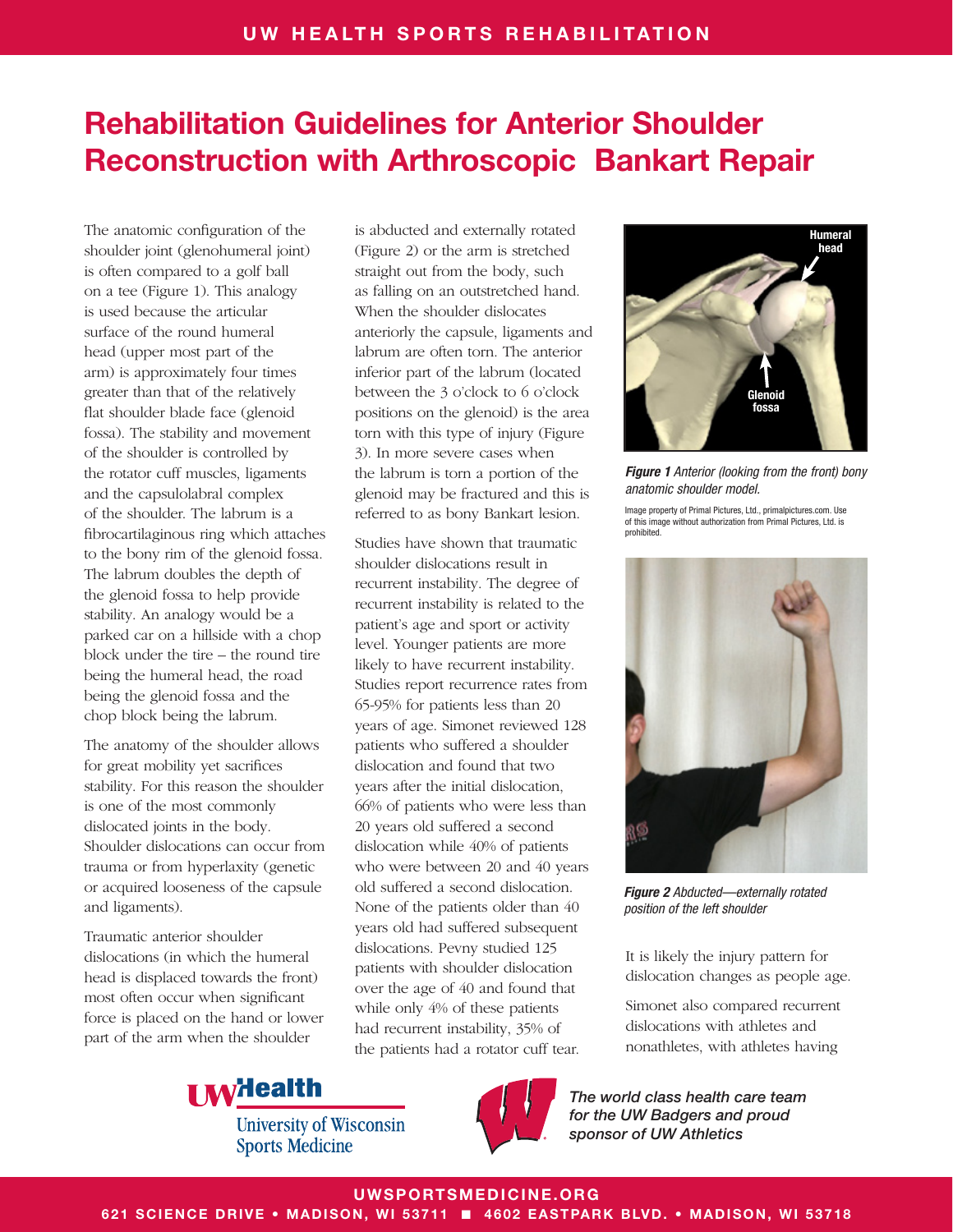

*Figure 3 Bankart tear (anterior labral tear) When looking at a right shoulder it would normally extend from 3 o'clock to 6 o'clock if imagining the glenoid as the face of a clock*

an 82% recurrence rate and nonathletes having a 30% recurrence rate. The athletic group also has different recurrent risk based on the type of sport, with overhead and contact sports being more likely to have recurrent dislocations.



*Figure 4 Fixation of the Bankart tear using three suture anchors in the boney glenoid and sutures approximating the labrum back to the boney glenoid*

Restoring the normal anatomy of the shoulder is the most effective way of preventing recurrent instability and improving function in the young and athletic population. Restoring the anatomy primarily means repairing the torn labrum back to the rim of the glenoid.

This is called a Bankart repair. This can be done surgically with an arthroscopic technique or an open technique. The arthroscopic technique involves making three small incisions and using a camera to "see" inside the shoulder joint. The torn tissue is identified then suture anchors or bio-absorbably tacks are used to repair the torn tissue back to its anatomic locations. (Figure 4). Arthroscopic anterior stabilization has a similar rate of failure to open stabilization after two years. The proposed advantage of arthroscopic repair include less surgical trauma to the adjacent tissue in the shoulder and improved outcomes.

| <b>Appointments</b>         | • Rehabilitation appointments begin 4-10 days after surgery                                                                                                                                                                                                                          |
|-----------------------------|--------------------------------------------------------------------------------------------------------------------------------------------------------------------------------------------------------------------------------------------------------------------------------------|
| <b>Rehabilitation Goals</b> | • Protect the post-surgical shoulder<br>• Activate the stabilizing muscles of the gleno-humeral and scapula-thoracic joints<br>• Full active and passive range of motion (ROM) for shoulder flexion, abduction,<br>internal rotation (IR) and external rotation (ER) to neutral      |
| <b>Precautions</b>          | • Sling immobilization required for soft tissue healing for 3-4 weeks. Remove<br>sling during the 4th week in safe environments Hypersensitivity in axillary nerve<br>distribution is a common occurrence<br>• No shoulder ER with abduction for 6 weeks to protect repaired tissues |

#### PHASE I (surgery to 6 weeks after surgery)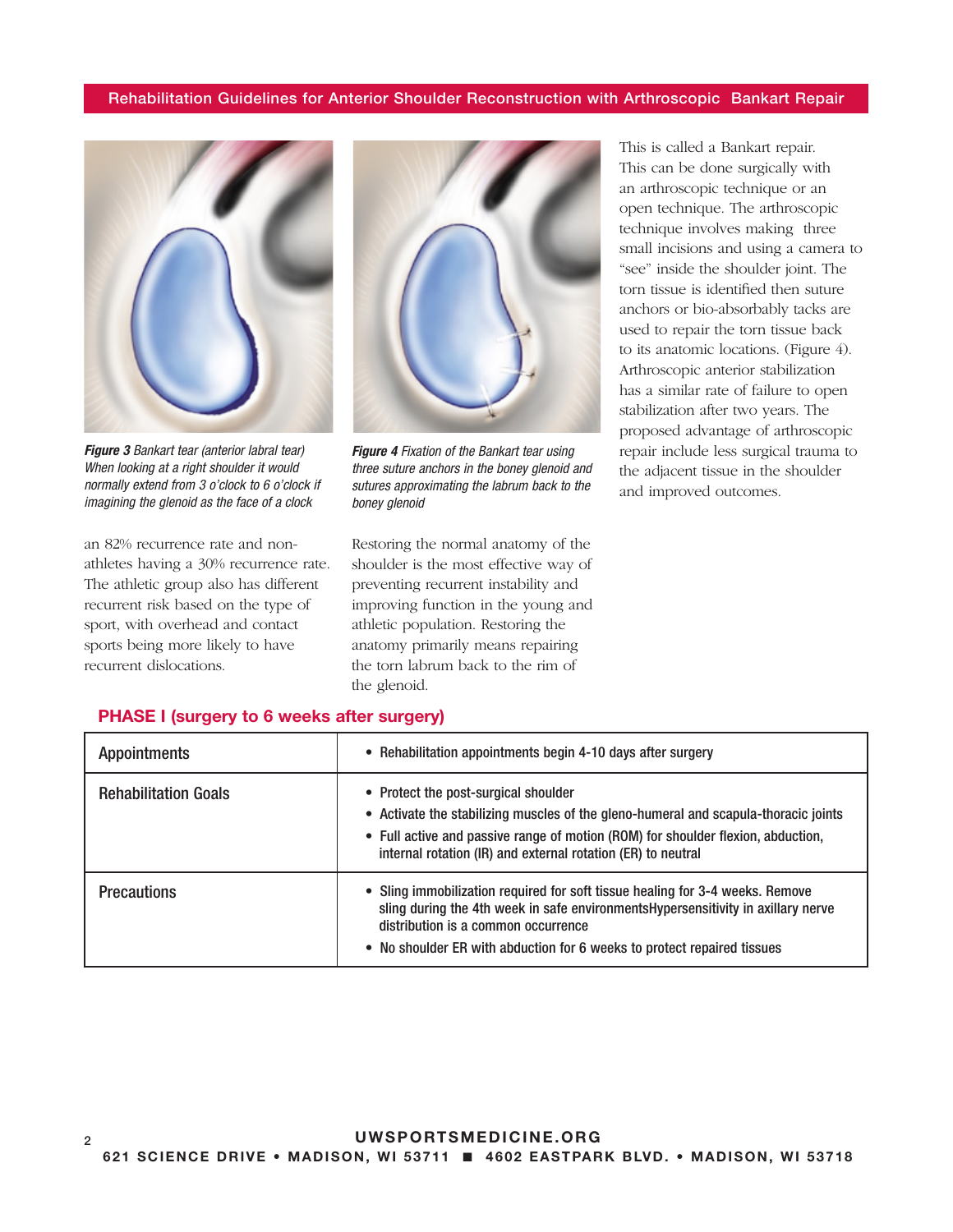| <b>Suggested Therapeutic Exercise</b> | • Begin week 3, sub-maximal shoulder isometrics for IR and ER, flexion, extension,<br>adduction and abduction. Take caution to start gradually especially with IR to<br>protect the subscapularis repair<br>• Active assisted and passive ROM for shoulder flexion, abduction and IR in pain-<br>free ROM. ER to neutral. Progress to active ROM at week 5<br>• Hand gripping<br>• Elbow, forearm and wrist active ROM<br>• Cervical spine and scapular active ROM<br>• Desensitization techniques for axillary nerve distribution<br>• Postural exercises |
|---------------------------------------|------------------------------------------------------------------------------------------------------------------------------------------------------------------------------------------------------------------------------------------------------------------------------------------------------------------------------------------------------------------------------------------------------------------------------------------------------------------------------------------------------------------------------------------------------------|
| <b>Cardiovascular Exercise</b>        | • Walking, stationary bike - sling on.<br>• No swimming or treadmill<br>• Avoid running and jumping due to the distractive forces that can occur at landing                                                                                                                                                                                                                                                                                                                                                                                                |
| <b>Progression Criteria</b>           | • Full active ROM in all cardinal planes<br>• 5/5 IR and ER strength at 0° of shoulder abduction<br>• Negative apprehension and impingement signs                                                                                                                                                                                                                                                                                                                                                                                                          |

# PHASE II (begin after meeting Phase I criteria, usually 6 weeks after surgery)

| <b>Appointments</b>                   | • Rehabilitation appointments are once every 1-2 weeks                                                                                                                                                                                                                                                                                                                                 |
|---------------------------------------|----------------------------------------------------------------------------------------------------------------------------------------------------------------------------------------------------------------------------------------------------------------------------------------------------------------------------------------------------------------------------------------|
| <b>Rehabilitation Goals</b>           | • Full shoulder active ROM in all cardinal planes<br>• Progress shoulder ER ROM gradually to prevent overstressing the repaired anterior<br>tissues of the shoulder<br>• Strengthen shoulder and scapular stabilizers in protected position<br>$(0 - 45^{\circ}$ abduction)<br>• Begin proprioceptive and dynamic neuromuscular control retraining                                     |
| <b>Precautions</b>                    | • Avoid passive and forceful movements into shoulder ER, extension and horizontal<br>abduction                                                                                                                                                                                                                                                                                         |
| <b>Suggested Therapeutic Exercise</b> | • Active assisted and active ROM in all cardinal planes – assessing scapular rhythm.<br>• Gentle shoulder mobilizations as needed<br>• Rotator cuff strengthening in non-provocative positions (0-45° abduction)<br>• Scapular strengthening and dynamic neuromuscular control<br>• Cervical spine and scapular active range of motion<br>• Postural exercises<br>• Core strengthening |
| <b>Cardiovascular Exercise</b>        | • Walking, stationary bike, Stairmaster<br>• No swimming or treadmill<br>• Avoid running and jumping until athlete has full rotator cuff strength in a neutral<br>position due to the distractive forces that can occur at landing                                                                                                                                                     |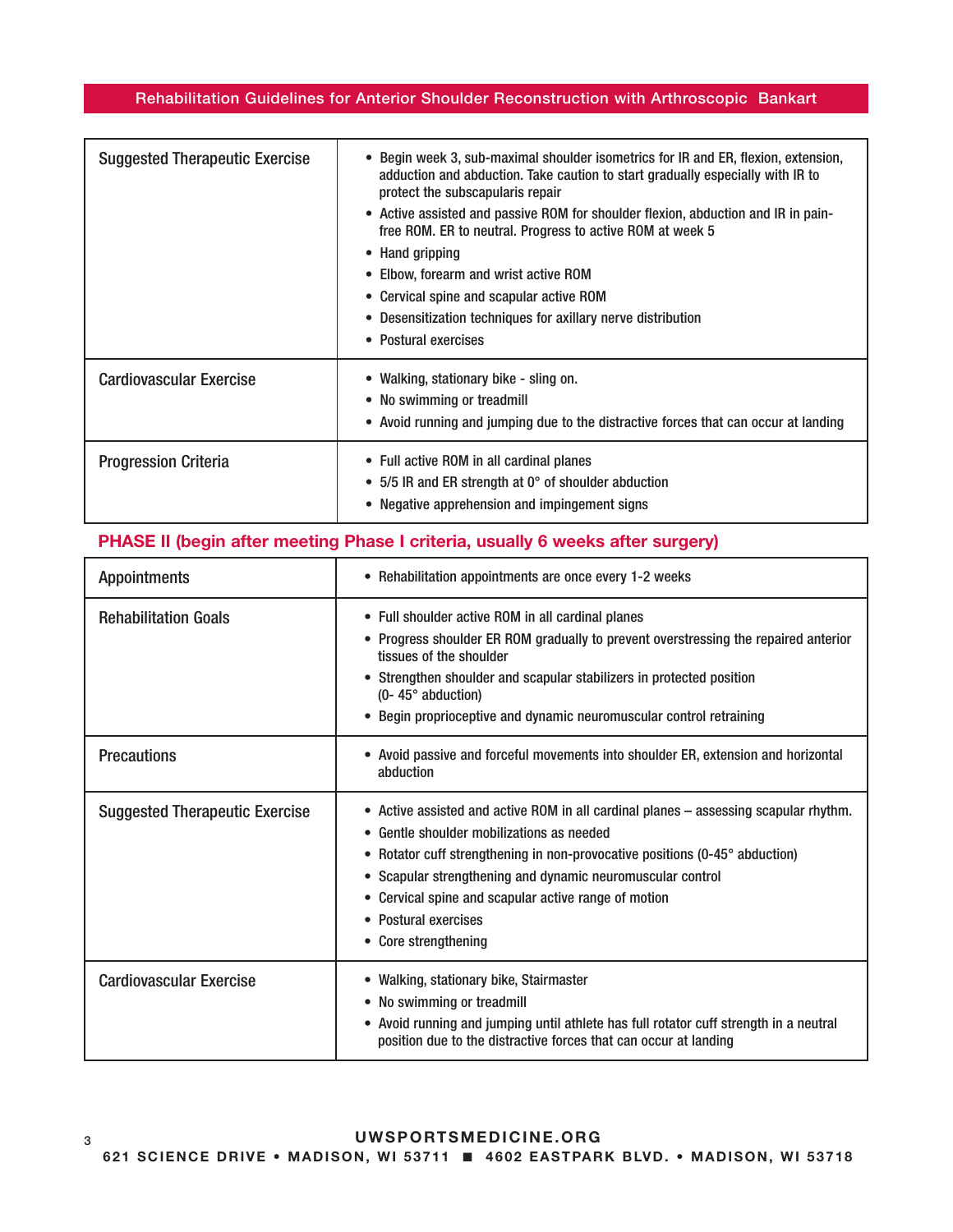| <b>Progression Criteria</b> | • Full shoulder active ROM                         |
|-----------------------------|----------------------------------------------------|
|                             | Negative apprehension and impingement signs        |
|                             | • 5/5 shoulder IR and ER strength at 45° abduction |

# PHASE III (begin after meeting Phase II criteria, usually 10-11 weeks after surgery)

| <b>Appointments</b>                   | • Rehabilitation appointments are once every 2-3 weeks                                                                                                                                                                                                                                                                                                                                                                                                                                                                                                                                                                          |
|---------------------------------------|---------------------------------------------------------------------------------------------------------------------------------------------------------------------------------------------------------------------------------------------------------------------------------------------------------------------------------------------------------------------------------------------------------------------------------------------------------------------------------------------------------------------------------------------------------------------------------------------------------------------------------|
| <b>Rehabilitation Goals</b>           | • Full shoulder active ROM in all cardinal planes with normal scapulohumeral<br>movement<br>• 5/5 rotator cuff strength at 90° abduction in the scapular plane<br>• 5/5 peri-scapular strength                                                                                                                                                                                                                                                                                                                                                                                                                                  |
| <b>Precautions</b>                    | • All exercises and activities to remain non-provocative and low to medium velocity<br>• Avoid activities where there is a higher risk for falling or outside forces to be<br>applied to the arm<br>• No swimming, throwing or sports                                                                                                                                                                                                                                                                                                                                                                                           |
| <b>Suggested Therapeutic Exercise</b> | <b>Motion</b><br>• Posterior glides if posterior capsule tightness is present. More aggressive ROM<br>if limitations are still present<br><b>Strength and Stabilization</b><br>• Flexion in prone, horizontal abduction in prone, full can exercises, D1 and D2<br>diagonals in standing<br>• TheraBand/cable column/ dumbbell (light resistance/high rep) IR and ER in 90<br>abduction and rowing<br>Balance board in push-up position (with rhythmic stabilization), prone Swiss<br>$\bullet$<br>ball walk-outs, rapid alternating movements in supine D2 diagonal. Closed chain<br>stabilization with narrow base of support |
| <b>Cardiovascular Exercise</b>        | • Walking, biking, Stairmaster and running (if Phase II criteria has been met)<br>• No swimming                                                                                                                                                                                                                                                                                                                                                                                                                                                                                                                                 |
| <b>Progression Criteria</b>           | • Patient may progress to Phase IV if they have met the above stated goals and have<br>no apprehension or impingement signs                                                                                                                                                                                                                                                                                                                                                                                                                                                                                                     |

# PHASE IV (begin after meeting Phase III criteria, usually 15 weeks after surgery)

| <b>Appointments</b>         | • Rehabilitation appointments are once every 3 weeks                                                                                                                                                                                                       |
|-----------------------------|------------------------------------------------------------------------------------------------------------------------------------------------------------------------------------------------------------------------------------------------------------|
| <b>Rehabilitation Goals</b> | • Patient to demonstrate stability with higher velocity movements and change of<br>direction movements<br>• 5/5 rotator cuff strength with multiple repetition testing at 90° abduction in the<br>scapular plane<br>• Full multi-plane shoulder active ROM |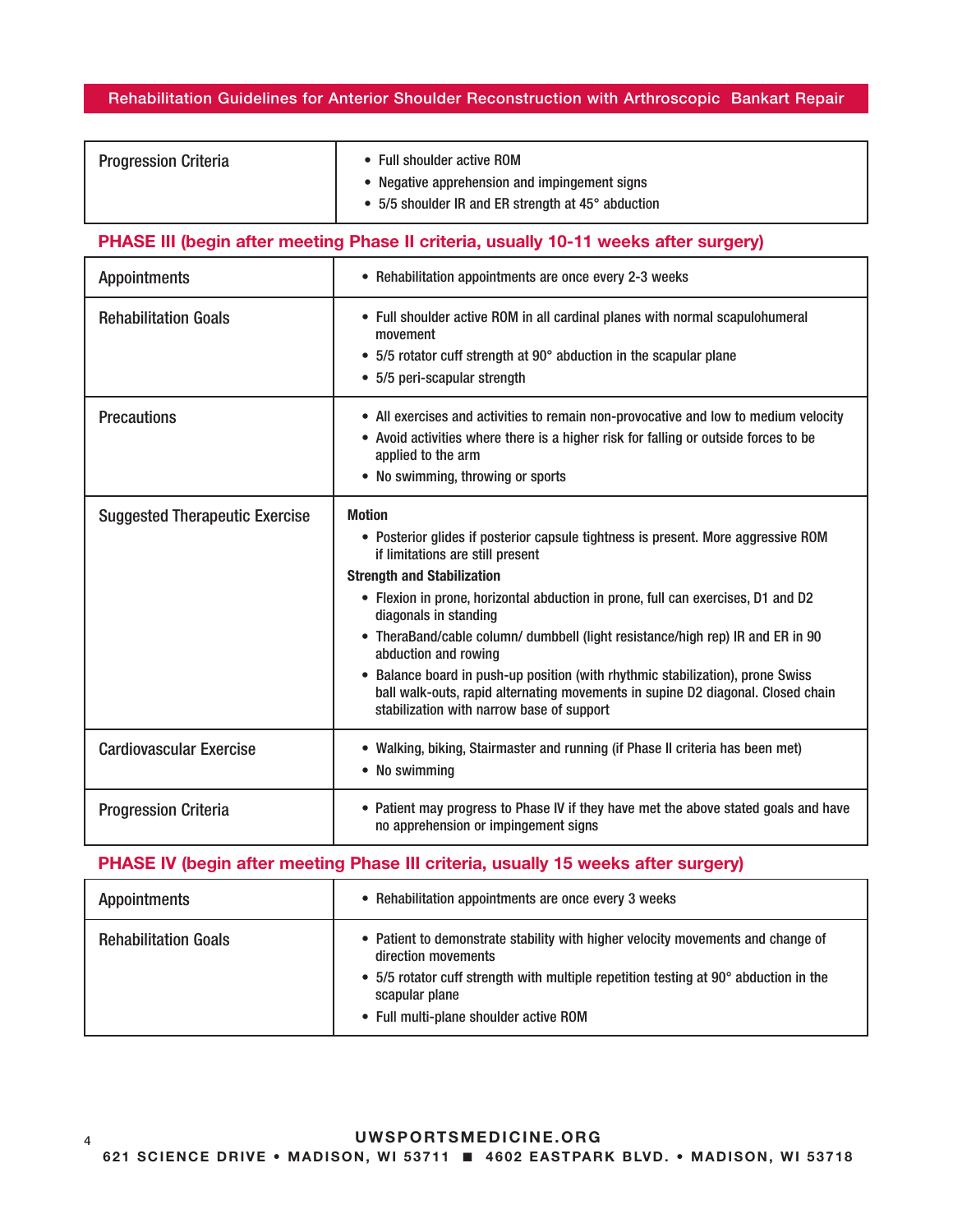| <b>Precautions</b>                    | • Progress gradually into provocative exercises by beginning with low velocity,<br>known movement patterns                                                                                                                                                                                                                                                                                                                                                                                                                                                                                                                                                                                                                                                                                                                                                                                                                         |
|---------------------------------------|------------------------------------------------------------------------------------------------------------------------------------------------------------------------------------------------------------------------------------------------------------------------------------------------------------------------------------------------------------------------------------------------------------------------------------------------------------------------------------------------------------------------------------------------------------------------------------------------------------------------------------------------------------------------------------------------------------------------------------------------------------------------------------------------------------------------------------------------------------------------------------------------------------------------------------|
| <b>Suggested Therapeutic Exercise</b> | <b>Motion</b><br>• Posterior glides if posterior capsule tightness is present<br><b>Strength and Stabilization</b><br>• Dumbbell and medicine ball exercises that incorporate trunk rotation and control<br>with rotator cuff strengthening at 90° abduction. Begin working towards more<br>functional activities by emphasizing core and hip strength and control with<br>shoulder exercises<br>TheraBand/cable column/ dumbbell IR and ER in 90 abduction and rowing<br>Higher velocity strengthening and control, such as the inertial, plyometrics, rapid<br>$\bullet$<br>TheraBand drills.<br>Plyometrics should start with 2 hands below shoulder height and progress to<br>$\bullet$<br>overhead, then back to below shoulder with one hand, progressing again to<br>overhead<br>Begin education in sport specific biomechanics with very initial program for<br>$\bullet$<br>throwing, swimming or overhead racquet sports |
| <b>Cardiovascular Exercise</b>        | • Walking, biking, Stairmaster and running (if Phase III criteria has been met)<br>• No swimming                                                                                                                                                                                                                                                                                                                                                                                                                                                                                                                                                                                                                                                                                                                                                                                                                                   |
| <b>Progression Criteria</b>           | • Patient may progress to Phase V if they have met the above stated goals and have<br>no apprehension or impingement signs                                                                                                                                                                                                                                                                                                                                                                                                                                                                                                                                                                                                                                                                                                                                                                                                         |

# PHASE V (begin after meeting Phase IV criteria, usually 20 weeks after surgery)

| <b>Appointments</b>         | • Rehabilitation appointments are once every 3 weeks                                                                                                                                 |
|-----------------------------|--------------------------------------------------------------------------------------------------------------------------------------------------------------------------------------|
| <b>Rehabilitation Goals</b> | • Patient to demonstrate stability with higher velocity movements and change of<br>direction movements that replicate sport specific patterns (including swimming,<br>throwing, etc) |
|                             | • No apprehension or instability with high velocity overhead movements                                                                                                               |
|                             | • Improve core and hip strength and mobility to eliminate any compensatory<br>stresses to the shoulder                                                                               |
|                             | • Work capacity cardiovascular endurance for specific sport/work demands                                                                                                             |
| <b>Precautions</b>          | • Progress gradually into sport specific movement patterns                                                                                                                           |